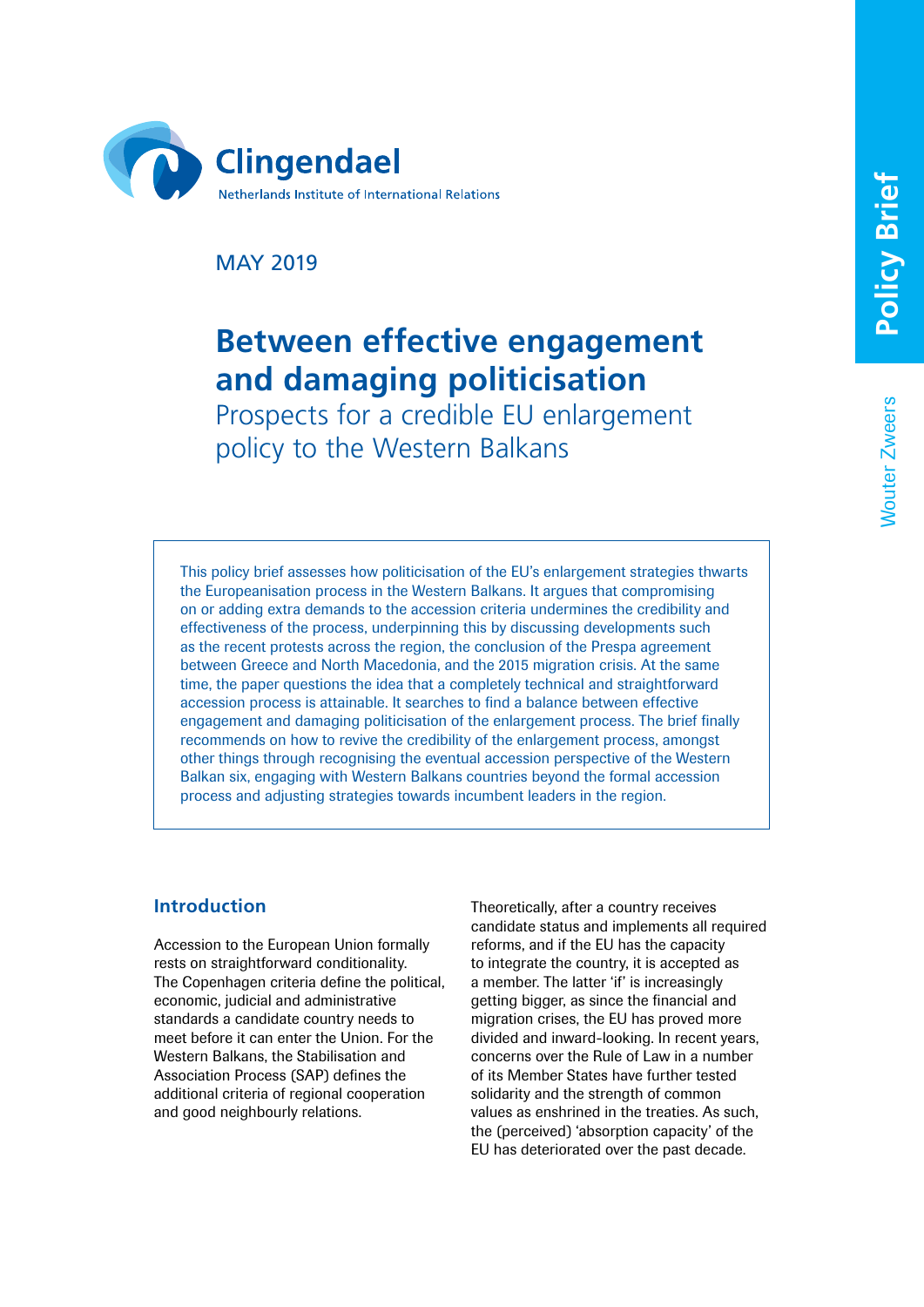However, experiences of the past ten years have illustrated that it is not only the EU's integrative capacity that affects the straightforwardness of the accession process. The EU's transactional approach and the interests of individual Member States, sometimes characterised by political expediency, have politicised the process, either adding extra demands to or compromising on the formal accession criteria. Attitudes of EU Member States vary greatly when it comes to enlargement, ranging from full support, support in name only, indifference as a result of being preoccupied with other issues, to scepticism. Logically, the diverging positions of EU Member States result from geographical vicinity to the Western Balkans, as well as diverging economic ties and geopolitical interests in the region.

At the same time, the past years have shown that without political momentum and strong engagement from both the EU and the WB6,<sup>1</sup> the enlargement process risks becoming a 'ticking the boxes' exercise not capable of inducing real and sustainable reform. The lack of reform, in its turn, induces EU Member States to block accession negotiations or to hesitate to publicly acknowledge the European vocation of the Western Balkan countries. However, a credible accession perspective from the EU side remains crucial to sustain progress in the Balkans, especially in light of increased influence in the region from other major powers like China and Turkey, and continuing Russian engagement.

The year 2018 seemed to bring about new momentum for the WB6, as the publication of the European Commission's new Western Balkans Strategy in February showed increased attention for the region. The EU-Western Balkans summit in May was the first of its kind since 2003 and European Commission president Juncker went as far as to declare that Serbia and Montenegro could be ready to join the EU as early as

in 2025. The revived attention did, however, barely lead to concrete results, and experts from the region may have entered 2019 with a sense of disappointment. While marking a break with past years, the EU-Western Balkans summit did not culminate in a declaration more ambitious than its 2003 predecessor.2 The European Council decided not to open accession negotiations with North Macedonia and Albania, despite a positive advice by the Commission and a preliminary agreement to resolve the Greek-Macedonian name issue.<sup>3</sup> And under the Austrian presidency, the EU remained strongly preoccupied with concerns over the deterioration of the Rule of Law within some of its Member States and intensifying dividing lines in the run-up to the European Elections of May 2019.

Meanwhile, in the Western Balkan countries a Europeanisation fatigue has emerged, and experts question the EU's real objectives, asking whether the European Commission and EU Member States really strive for reform or, given other challenges at hand, have for the time being settled for the status quo.4 Moreover, commentators go as far as to say that not only have leaders of the Western Balkans learned to trick the EU

<sup>1</sup> The 'Western Balkans six' or WB6 include Serbia, Montenegro, North Macedonia, Albania, Bosnia-Herzegovina and Kosovo.

<sup>2</sup> For the 2018 Sofia declaration, see: European Council (2018). *Sofia declaration of the EU-Western Balkans summit*, [https://www.consilium.europa.](https://www.consilium.europa.eu/en/press/press-releases/2018/05/17/sofia-declaration-of-the-eu-western-balkans-summit/) [eu/en/press/press-releases/2018/05/17/sofia](https://www.consilium.europa.eu/en/press/press-releases/2018/05/17/sofia-declaration-of-the-eu-western-balkans-summit/)[declaration-of-the-eu-western-balkans-summit/.](https://www.consilium.europa.eu/en/press/press-releases/2018/05/17/sofia-declaration-of-the-eu-western-balkans-summit/) For the 2003 Thessaloniki declaration, see: European Commission (2003). *EU-Western Balkans Summit Declaration*, [http://europa.eu/rapid/press](http://europa.eu/rapid/press-release_PRES-03-163_en.htm)[release\\_PRES-03-163\\_en.htm.](http://europa.eu/rapid/press-release_PRES-03-163_en.htm)

<sup>3</sup> See: Council of the European Union (2018). *Enlargement And Stabilisation and Association Process – Council conclusions of 26 June 2018,*  10555/18, [https://www.consilium.europa.eu/](https://www.consilium.europa.eu/media/35863/st10555-en18.pdf) [media/35863/st10555-en18.pdf](https://www.consilium.europa.eu/media/35863/st10555-en18.pdf); Endorsement by the European Council on 28 June 2018, see: https://www.consilium.europa.eu/en/press/pressreleases/2018/06/29/20180628-euco-conclusionsfinal/pdf.

Kmezić, M., 'EU Rule of Law Conditionality: Democracy or 'Stabilitocracy' Promotion in the Western Balkans?', in: Džankić, J., Keil, S. and M. Kmezić (2019). *The Europeanisation Of The Western Balkans – A Failure of EU Conditionality*, Palgrave Macmillan, p. 90.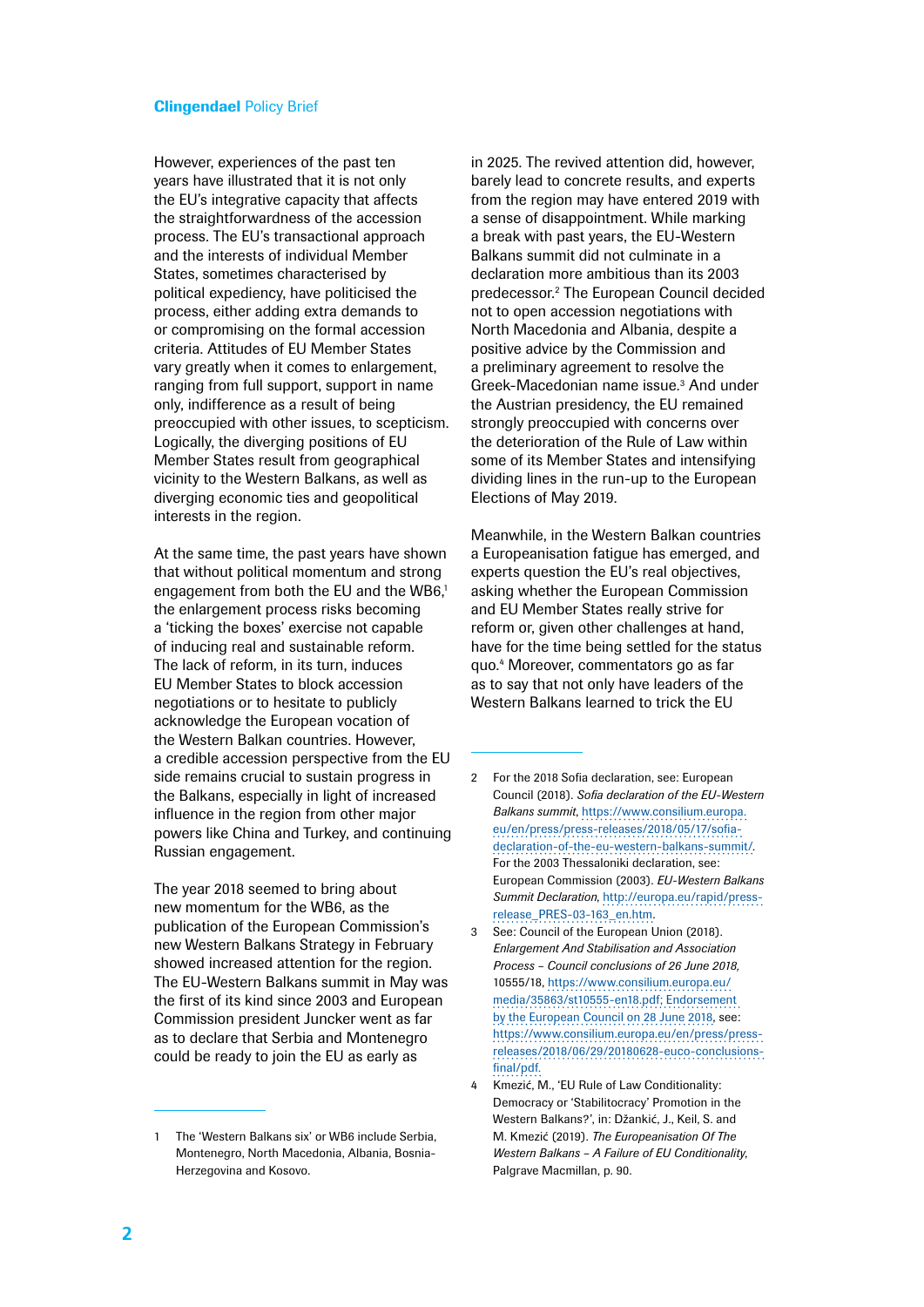for their own win, European Commission officials actually know that they are being tricked.5 Though this might be far-fetched, it shows that the perceived credibility of the accession perspective is currently low. Another development is the growing disenchantment between citizens of the Western Balkans and local political elites, whom they accuse of being largely corrupt and incompetent.<sup>6</sup> Indeed, despite many years of discussions on democracy and the Rule of Law, local ruling elites retain a lack of democratic sensitivity that seems to result from their vested interests. Whatever the EU agrees on with Western Balkan governments who are seen as having captured the state (even by the European Commission itself7 ), therefore leads to a weakening of trust amongst citizens in the region, and adds to the perception that the EU prefers stability over reform. It is in this context that the wave of popular protests that started late 2018 has spread over the region, prompting media to speak of a 'Balkan spring'.<sup>8</sup>

Given the deepening entrenchment of semiautocratic regimes in the region and the lack of progress in Europeanisation, it is clear that EU strategies need further reform. One question crucial to the success of the process thereby emerges: How can the EU continue a credible enlargement process without compromising on or overpromising on its commitments? In other words, how can the EU strike a balance between effective engagement and damaging politicisation in the enlargement process, and what should such effective engagement

entail in practice? This paper searches to answer these questions by analysing developments like the conclusion of the Prespa agreement between Greece and North Macedonia, the recent protests across the region, and the 2015 migration crisis. At the same time, it questions the idea that a completely technical and straightforward accession process is attainable. The paper concludes with an analysis of the prospects for the enlargement process in the upcoming year and recommends on how to revive its credibility.<sup>9</sup>

# **The politicisation of the enlargement process**

As the EU's *acquis communautaire* evolves over time, countries seeking to accede the EU have to adjust to a moving target. As such, in an integration process covering multiple decades, it is impossible for the EU to lay down fixed accession requirements at the start and to not adjust those requirements during the process. Such an adjustment does in principle not affect the credibility of the process.<sup>10</sup> This changes if the European Commission and/or the EU Member States either compromise on or add extra demands to the Western Balkan countries that are not a result of the gradually evolving EU acquis. Inconsistency in requirements, both over time and between different aspiring candidate countries, has a direct impact on the credibility of the process. Such arbitrariness from the EU side

<sup>5</sup> Statement from a Western Balkans expert during the CEPS Ideas Lab 2019 conference in Brussels (under Chatham House rule).

<sup>6</sup> See: Bieber, F. and M. Kmezić (2017). ´The Crisis of Democracy in the Western Balkans. An Anatomy of Stabilitocracy and the Limits of EU Democracy Promotion', *BiEPAG Policy Paper*, p. 12.

<sup>7</sup> European Commission (2018). *Communication: A Credible Enlargement Perspective for and Enhanced EU Engagement with the Western Balkans,*  COM(2018) 65 Final, p. 3.

<sup>8</sup> Independent (2019). *Anti-government protests in Montenegro, Serbia and Albania inspire hopes of 'Balkan Spring'*, [https://www.independent.co.uk/](https://www.independent.co.uk/news/world/europe/balkan-spring-protests-montenegro-serbia-albania-a8858046.html) [news/world/europe/balkan-spring-protests](https://www.independent.co.uk/news/world/europe/balkan-spring-protests-montenegro-serbia-albania-a8858046.html)[montenegro-serbia-albania-a8858046.html.](https://www.independent.co.uk/news/world/europe/balkan-spring-protests-montenegro-serbia-albania-a8858046.html)

<sup>9</sup> It should be acknowledged that the Western Balkan countries cannot be regarded as a homogeneous group. Both in terms of advancement in the enlargement process and remaining challenges, each country should be considered in its own right. The fact that the countries are regularly grouped together in this brief is because it is focussed on EU policies towards the region, the credibility of which depends on the uniformity of the EU's principles and conditions for all six Western Balkan countries.

<sup>10</sup> Vachudova, M. A., 'EU Enlargement and State Capture in the Western Balkans', in: Džankić, J., Keil, S. and M. Kmezić (2019). *The Europeanisation Of The Western Balkans – A Failure of EU Conditionality*, Palgrave Macmillan, p. 71.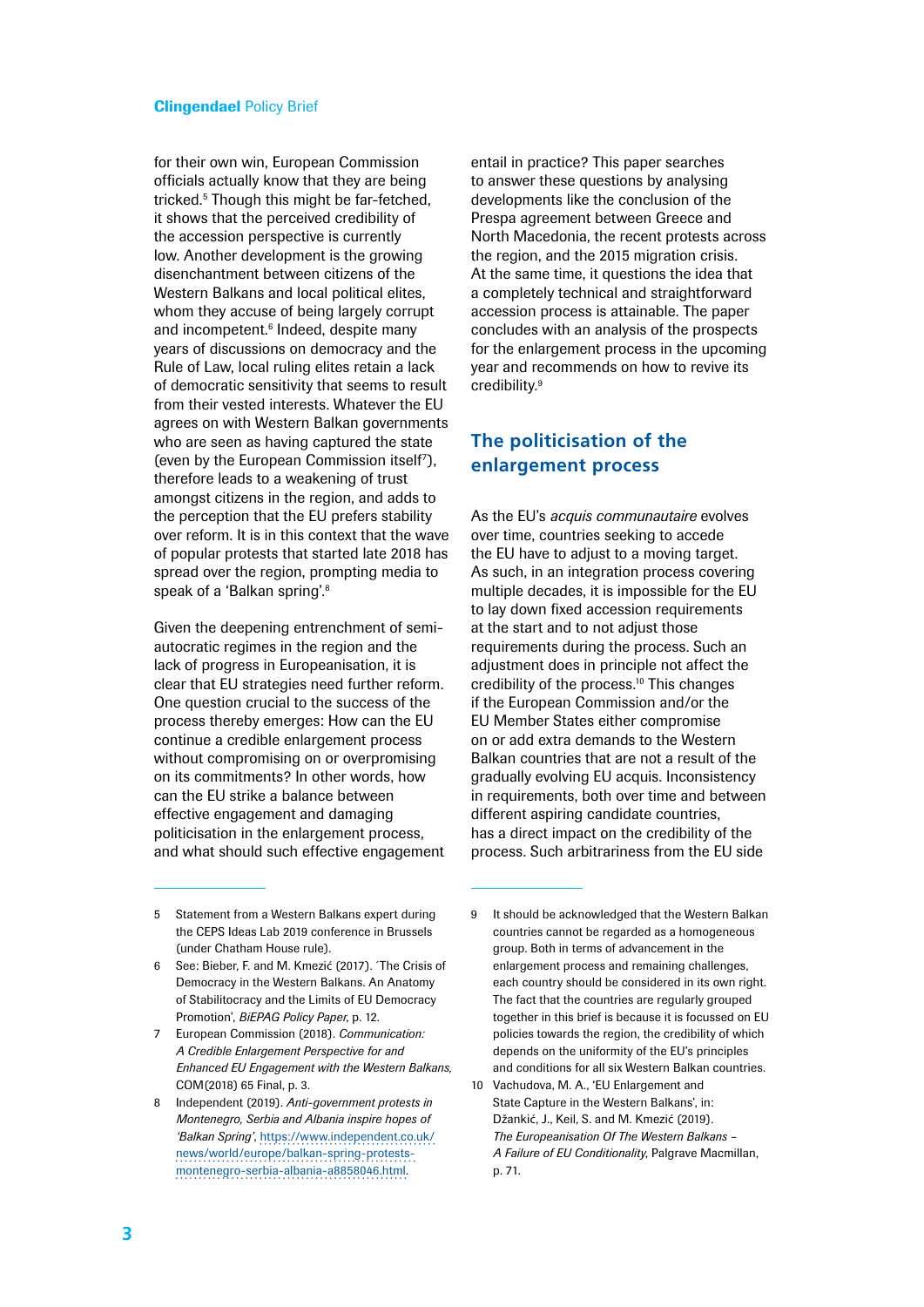weakens the conditionality mechanism on which EU enlargement is largely based.

From the European Commission itself, an example of such an added requirement has been to bring judicial reform and anti-corruption efforts to the core of the accession process. Given the experiences with the 2004/2007 enlargement rounds, this can be regarded as a justifiable decision. Making accession conditional upon cooperation with the International Criminal Tribunal for the former Yugoslavia (ICTY) is another example which in the past proved more contested in the region itself.<sup>11</sup> It is however mostly the EU Member States that have posed extraneous political demands to aspiring members. Especially the reform of the accession process in 2012 has added a political dimension through introducing veto points for Member States. Increasing Member State involvement has had positive effects, among which to turn enlargement into more than just a European Commissionrun process. It is furthermore a positive development that Member States are now better positioned to raise their concerns throughout the process. As a result, they are not confronted with a 'take it or leave it' offer at the end, but are more in control. But the other side of the story is that Member States are now enabled to introduce their own political demands into what should be a relatively clear and straightforward process.<sup>12</sup> by the European Commission. It is without doubt that such political expediency of a single Member State is detrimental to the reforms as strived for under the enlargement policies. Macedonia experienced clear setbacks in terms of Rule and Law and democracy under the 2006-2016 Gruevski government that could at least partly be attributed to the absence of a credible accession perspective as a result of Greece's veto. Public polls indeed show that support under Macedonian citizens for joining the EU decreased from 96% in April 2008 to 72% in January 2016 (when Gruevski was ousted). This trend reflects a 'Europeanisation fatigue' that has only reversed since revived commitment of the (new) Macedonian government and the EU made the accession perspective more credible again.13

The blocking by France, the Netherlands and Denmark of opening accession negotiations with North Macedonia and Albania also seems to be motivated by domestic political concerns. As declared by French president Macron, the official reason for such reluctance is that before taking in new members, 'a real reform to allow a deepening and better functioning of the European Union' would be needed.<sup>14</sup> Opening accession talks, however, differs considerably from taking in new members and is only a first step in that direction. It therefore seems his government's decision is at least partially motivated by concerns of populist and antiimmigration sentiments in France itself.<sup>15</sup>

## **What's in a name?**

The most prominent example to illustrate how political expediency by EU Member States blocks progress is the only recently resolved Greek-Macedonian conflict over the name of the latter, which Greece claimed to be its own heritage. The Greek have continuously blocked the opening of accession talks, since (now North) Macedonia received candidate status in 2004, despite six positive recommendations

- 13 International Republican Institute's (IRI) Center for Insights in Survey Research (2018). *Macedonia National Public Opinion Poll*, [https://www.iri.org/sites/default/files/iri\\_](https://www.iri.org/sites/default/files/iri_macedonia_july_2018_poll_public_final.pdf) [macedonia\\_july\\_2018\\_poll\\_public\\_final.pdf](https://www.iri.org/sites/default/files/iri_macedonia_july_2018_poll_public_final.pdf), p. 48.
- 14 Politico (2018). *Macron pours cold water on Balkan EU membership hopes*, [https://www.politico.eu/](https://www.politico.eu/article/emmanuel-macron-pours-cold-water-balkans-eu-membership-enlargement) [article/emmanuel-macron-pours-cold-water](https://www.politico.eu/article/emmanuel-macron-pours-cold-water-balkans-eu-membership-enlargement)[balkans-eu-membership-enlargement](https://www.politico.eu/article/emmanuel-macron-pours-cold-water-balkans-eu-membership-enlargement).
- 15 See: Reuters (2018). *EU puts off Balkan membership talks as France demands reforms*, [https://www.](https://www.reuters.com/article/us-eu-balkans/eu-puts-off-balkan-membership-talks-as-france-demands-reforms-idUSKBN1JM14M) [reuters.com/article/us-eu-balkans/eu-puts-off](https://www.reuters.com/article/us-eu-balkans/eu-puts-off-balkan-membership-talks-as-france-demands-reforms-idUSKBN1JM14M)[balkan-membership-talks-as-france-demands](https://www.reuters.com/article/us-eu-balkans/eu-puts-off-balkan-membership-talks-as-france-demands-reforms-idUSKBN1JM14M)[reforms-idUSKBN1JM14M;](https://www.reuters.com/article/us-eu-balkans/eu-puts-off-balkan-membership-talks-as-france-demands-reforms-idUSKBN1JM14M) Tregoures, L. (2018). *Macron's European Ambition Begins in the Balkans*, BalkanInsight comment, [https://balkaninsight.](https://balkaninsight.com/2018/07/05/macron-s-european-ambition-begins-in-the-balkans-07-04-2018/) [com/2018/07/05/macron-s-european-ambition](https://balkaninsight.com/2018/07/05/macron-s-european-ambition-begins-in-the-balkans-07-04-2018/)[begins-in-the-balkans-07-04-2018/.](https://balkaninsight.com/2018/07/05/macron-s-european-ambition-begins-in-the-balkans-07-04-2018/)

<sup>11</sup> Bieber, F. 'introduction', in: Bieber, F. (ed.) (2013). *EU conditionality in the Western Balkans*, Routledge.

<sup>12</sup> Vogel, T. (2018). 'Beyond Enlargement – Why the EU's Western Balkans Policy Needs a Reset', *FES report,* p. 16.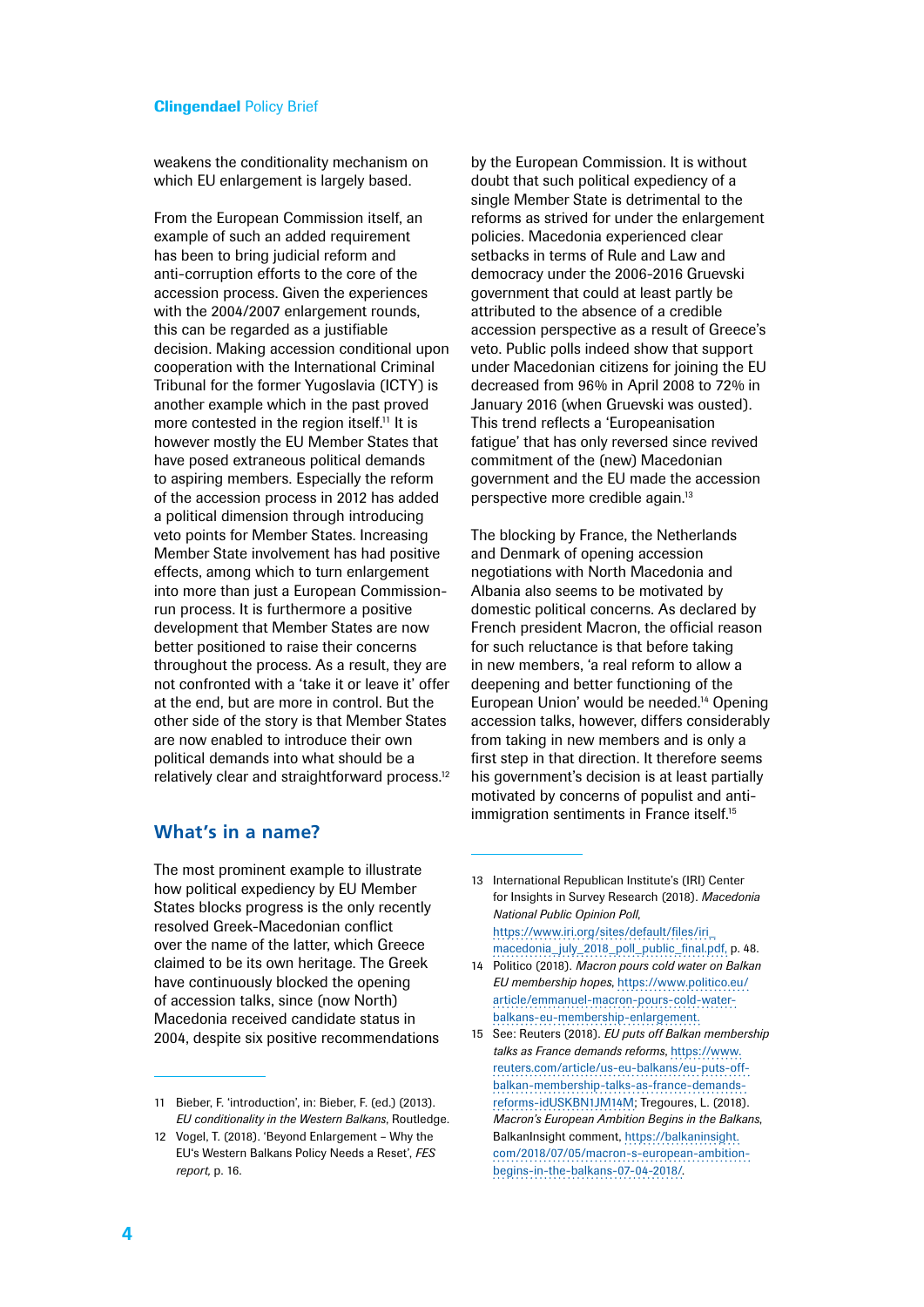## **History shows: Compromising on values poses a real risk**

The EU and its Member States have at times added extra demands to countries aspiring to join the EU. At the same time, the EU and its Member States have also been in the past proven to be prone to compromise on requirements for political reasons. Such compromising could also be classified as a 'politicisation' of enlargement, and in that respect represents the other side of the same coin.

Take Bulgaria and Romania, on which the European Commission concluded late 2006, before accession, that 'there has been some progress in the areas of judicial reform and the fight against corruption, moneylaundering and organised crime, but further tangible results are needed'.<sup>16</sup> While a oneyear delay was discussed among Commission officials and Member States, the fact that both countries became an EU member just three months after was the result of a fear of backlash of such a decision. As such, despite EC progress reports having 'repeatedly criticized the countries' endemic corruption, the weak judiciary, the incompetent administrations, the widespread criminal networks, and the trafficking'.<sup>17</sup> the EU compromised on its criteria.

Another example is provided by the case of Hungary's media freedom on the road to accession. Despite having adopted a new Radio and Television Act in late 1995 and a new Media law in 2002, both meaning to democratise the media, in 2003 Hungary and the surrounding countries, who passed similar laws, still faced persisting political pressure on the media through institutionalised informal political control, weak news competition, as well as issues related to professionalism, lack of minority

access and representation, and weak media markets.18 While acknowledging some of these issues, the European Commission in its 2002 progress report on Hungary still concluded that 'Hungary is generally meeting the commitments it has made in the accession negotiations in this field', and two years later allowed the country to become an EU member.<sup>19</sup> With the introduction of a new Media law in 2011, Hungary's media freedom quickly deteriorated again,<sup>20</sup> showing that past democratisation efforts had not succeeded in building a free and resilient media sphere able to counter such measures through public mobilization.

There is a wide understanding nowadays among both scholars and policymakers that the accession of both Romania and Bulgaria was rushed and with that accession, the EU compromised on Rule of Law requirements. A realisation has also taken place that once a country becomes a member, the incentives for further reform strongly decrease and mechanisms designed to do so lack leverage.21 Especially in Romania, the latest European Commission progress report on the 'Cooperation Verification Mechanism' shows consolidation of the Rule of Law has still not occurred, noting 'The entry into force of the amended Justice laws, the pressure on judicial independence in general and on the National Anti-Corruption Directorate in particular, and other steps undermining the fight against corruption have reversed

21 Börzel, T. A. and F. Schimmelfennig (2017). 'Coming together or drifting apart? The EU's political integration capacity in Eastern Europe', *Journal of European Public Policy*, no. 24(2), p. 285.

<sup>16</sup> European Commission (2006). *Communication: Monitoring report on the state of preparedness for EU membership of Bulgaria and Romania*, COM(2006) 549 final, p. 12-13.

<sup>17</sup> Dempsey, J. (2012). 'The EU's Flawed Enlargement Strategy', *Carnegie blog*, [https://carnegieeurope.eu/strategiceurope/48857.](https://carnegieeurope.eu/strategiceurope/48857)

<sup>18</sup> Sükösd, M. and P. Bajomi-Lázár, 'The second wave of media reform in East Central Europe', in: Sükösd, M. and P. Bajomi-Lázár (eds) (2003). *Reinventing media: Media policy reform in East– Central Europe*, CEU Press, p. 14-15.

<sup>19</sup> European Commission (2002). *Regular Report On Hungary's Progress Towards Accession*, COM(2002) 700 final.

<sup>20</sup> See: Sedelmeier, U. (2014). 'Anchoring Democracy from Above? The European Union and Democratic Backsliding in Hungary and Romania after Accession', *Journal of Common Market Studies*, no. 52(1), p. 115.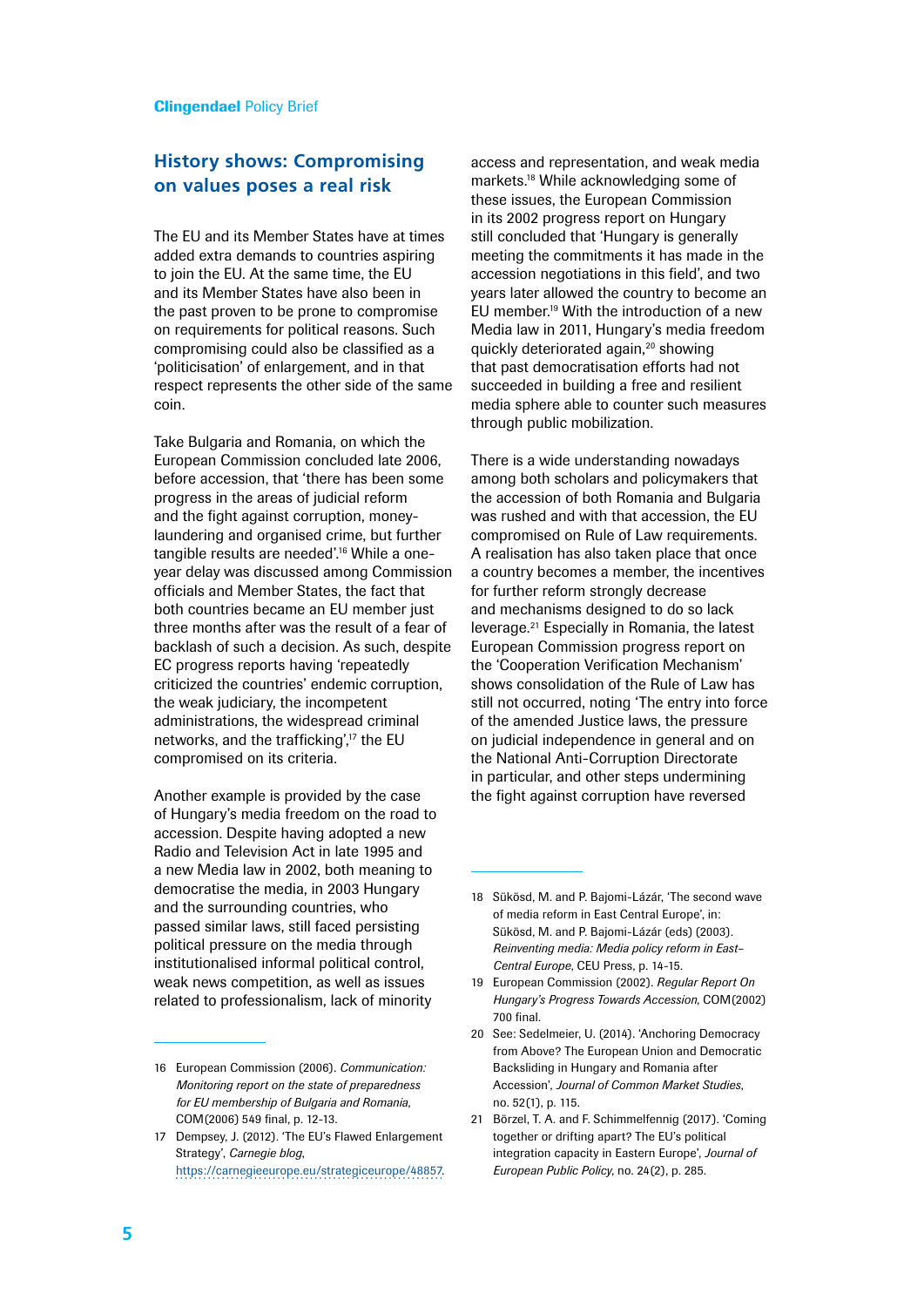or called into question the irreversibility of progress'. <sup>22</sup>

## **From Central Europe to the Balkans: Has the EU learned?**

More recent examples in the Western Balkans show that EU and EU Member state officials have not learned when it comes to remaining firm on the EU's conditions. While the Rule of Law and quality of democracy have taken a more central place in the accession process (amongst others through accession chapters 23 and 24 being opened through the entire process), and benchmarking has been increased to ensure that real reforms are made, signs of the EU compromising on its conditions remain.

This is especially the case with major political issues like migration and the Prespa agreement between North Macedonia and Greece. Despite linking the name change to EU and NATO accession on the official ballot paper, the low turnout of the Macedonian referendum on the name deal with Greece – 36.89%, whereas 50% was the threshold required to validate the result<sup>23</sup> – was quite disappointing for Macedonian Prime Minister Zoran Zaev who had been at the heart of the negotiations with his Greek counterpart Alexis Tsipras. To still secure the deal, the backing of eight opposition MP's from the VMRO-DPMNE party was needed. Critics accuse Zaev of buying the vote in exchange for amnesty on charges of involvement in the violent clash in the Macedonian Parliament

of April 2017.<sup>24</sup> While it is hardly possible to determine the truth behind such allegations, the comments of EC commissioner Hahn prior to the parliamentary vote raise doubts over the European Commission's stance on such potential deals. He noted that to secure the votes, he 'believe[s] in the combination of the Balkan and rational approach'.25 With this statement he undermined the adherence to the Rule of Law, according to which a democratic vote is preferred above a disputable backroom deal, even if the outcome was of significant importance for the enlargement prospect.

Another major factor that may prompt EU interlocutors to be too lenient in the accession process is the (perceived) increasing influence of outside actors like Russia, China and Turkey. Fear-driven discourses drive accession forward whereas for some Member States it is in reality unclear if they are at all in favour of further enlargements of the EU. EU officials and politicians have for example expressed fears of Turkish expansionism in the region, suspecting the country to try and impose an alternative model to EU accession. However, recent research points out that Turkish interests are for the time being in fact much aligned with those of the EU, even when it comes to EU accession.26 While in the case of Russia this is clearly different, Russia hardly provides a viable alternative to the EU accession model. One could argue that the WB6 have no other credible partner to go to than the EU. That is not only due to the geographical proximity of the region, but also due to the EU being their strongest trade partner, largest source of Foreign Direct Investment (FDI), the high number of student exchanges, and the EU being

<sup>22</sup> European Commission (2018). *Report from the Commission to the European Parliament and the Council on progress in Romania under the Cooperation and Verification Mechanism*, COM(2018) 851, p. 17.

<sup>23</sup> See Euractiv (2018). *After 'failing a referendum', who gets to use the name 'Macedonia'?*, [https://www.euractiv.com/section/enlargement/](https://www.euractiv.com/section/enlargement/opinion/after-failing-a-referendum-who-gets-to-use-the-name-macedonia/) [opinion/after-failing-a-referendum-who-gets-to](https://www.euractiv.com/section/enlargement/opinion/after-failing-a-referendum-who-gets-to-use-the-name-macedonia/)[use-the-name-macedonia/](https://www.euractiv.com/section/enlargement/opinion/after-failing-a-referendum-who-gets-to-use-the-name-macedonia/).

<sup>24</sup> See: BalkanInsight (2018). *Macedonia Moves Forward With Amnesty Law*, [https://balkaninsight.com/2018/12/13/macedonia](https://balkaninsight.com/2018/12/13/macedonia-amnesty-law-moves-forward-12-13-2018/)[amnesty-law-moves-forward-12-13-2018/](https://balkaninsight.com/2018/12/13/macedonia-amnesty-law-moves-forward-12-13-2018/).

<sup>25</sup> BalkanInsight (2018). *Macedonia Starts Procedure on Changing Country's Name*, [https://balkaninsight.com/2018/10/08/macedonia](https://balkaninsight.com/2018/10/08/macedonia-starts-procedure-for-name-change-10-08-2018/)[starts-procedure-for-name-change-10-08-2018/](https://balkaninsight.com/2018/10/08/macedonia-starts-procedure-for-name-change-10-08-2018/)

<sup>26</sup> Aydintasbas, A. (2019). 'From Myth to Reality: How to Understand Turkey's Role in the Western Balkans', *ECFR Policy Brief*, p. 3.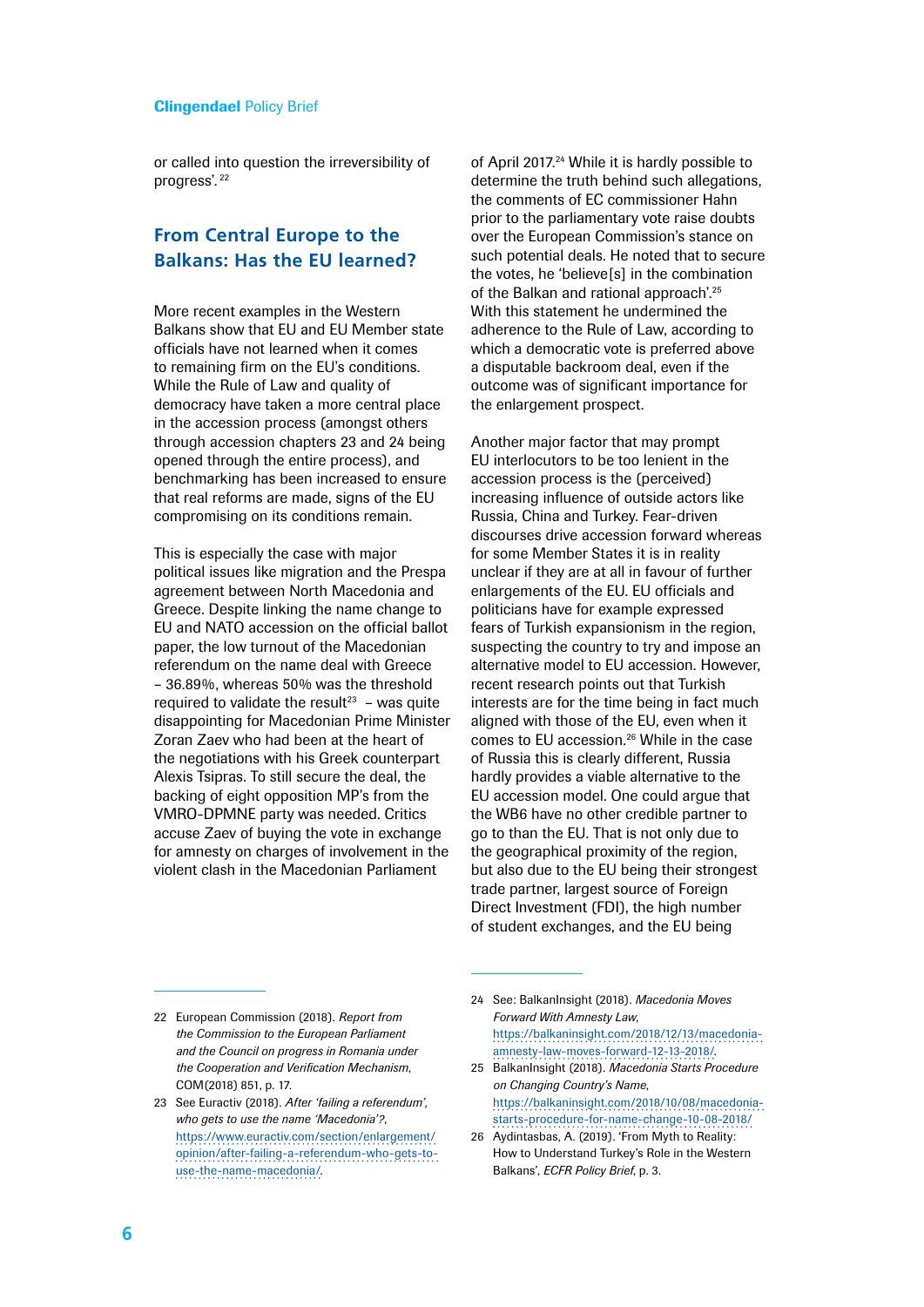the main destination for migrants from the region.27 While a realisation of the continuing influence of Russia and increasing influence of Turkey and China on the Western Balkans is crucial, such developments should not be a reason for unfounded fears that may lead to compromises on the criteria of accession. That is because from the perspective of the EU's own credibility, compromising on criteria, for whatever reason, has strong negative effects on the accession process and, in the end, the EU itself.

A related risk for the Western Balkans, like for the Eastern Neighbourhood, is that geopolitical competition becomes intermixed with domestic politics. Responding to recent protests in Montenegro, the country's president Đukanović suggested that the activists were led by pro-Russian forces and intended to reverse the country's course to the EU.28 In fact, protesters were brought to the street over domestic Rule of Law concerns, following evidence of high-level corruption that included the president himself. This is just one example of how Western Balkan leaders misuse their relations with the EU to legitimise their rule. Relations with the EU enable Western Balkan leaders to capitalise on the legitimizing effects of the accession process while simultaneously continuing their semiautocratic rule. Recent research shows that EU accession conditionality indeed 'unintentionally enables informal networks to consolidate their power, creating a dynamic that durably undermines any progress towards sustainable democratisation'.<sup>29</sup>

What does not help in that respect is that EU interlocutors emphasise personal

relations with incumbent Balkan leaders and publicly endorse their rule despite signs of continuous state capture, e.g. in the case of Serbian president Vučić, named a 'soul mate' and 'strong patriot' by European Council president Donald Tusk<sup>30</sup>. Except for personal relations, party ties between political families in the EU and Western Balkans ruling parties may not help either. The prime example is Sebastian Kurz' (Austrian People's Party, or ÖVP) performance at an election rally of the then ruling Macedonian VMRO-DPMNE party in 2016. Kurz endorsed the party´s leader Nikola Gruevski despite the latest European Commission report on the country condemning enduring state capture by Gruevski´s party. Party ties between Serbian president Vučić and Donald Tusk, whose national parties are respectively an associate member and member of the European People´s Party / EPP, may have also played a role in Tusks' statements. Being in the same political family may prompt perverse incentives for EU politicians to back leaders in the region who engage in non-democratic behaviour – a dynamic that can also be found within the EU these days. In order to make formal EU accession conditionality on democratic standards, media freedom and the Rule of Law work, it should be upheld in informal contacts. As an ISS report notes, "European party families must never tolerate or turn a blind eye to major democratic shortcomings of their associative members in the region".<sup>31</sup>

# **And what about when the EU needs the Western Balkans to stop migrants?**

The EU's deal-making approach also becomes clear from its engagement with the Western Balkan countries on the

<sup>27</sup> Dabrowski, M. and Y. Myachenkova (2018). 'The Western Balkans on the road to the European Union', *Bruegel Policy Contribution Issue no. 4*.

<sup>28</sup> Independent (2019). *Anti-government protests in Montenegro, Serbia and Albania inspire hopes of 'Balkan Spring'*, [https://www.independent.co.uk/](https://www.independent.co.uk/news/world/europe/balkan-spring-protests-montenegro-serbia-albania-a8858046.html) [news/world/europe/balkan-spring-protests](https://www.independent.co.uk/news/world/europe/balkan-spring-protests-montenegro-serbia-albania-a8858046.html)[montenegro-serbia-albania-a8858046.html.](https://www.independent.co.uk/news/world/europe/balkan-spring-protests-montenegro-serbia-albania-a8858046.html)

<sup>29</sup> Richter, S. and N. Wunsch (2019). 'Money, power, glory: the linkages between EU conditionality and state capture in the Western Balkans', *Journal of European Public Policy*, p. 16.

<sup>30</sup> Richter, S. and N. Wunsch (2019). 'Money, power, glory: the linkages between EU conditionality and state capture in the Western Balkans', *Journal of European Public Policy*, p. 12.

<sup>31</sup> Bandović, I. and N. Dimitrov (2017). 'Balkan Strongmen and Fragile Institutions, Resilience in the Western Balkans', in: *Resilience in the Western Balkans,* ISS ISSUE Report no. 36, p. 85.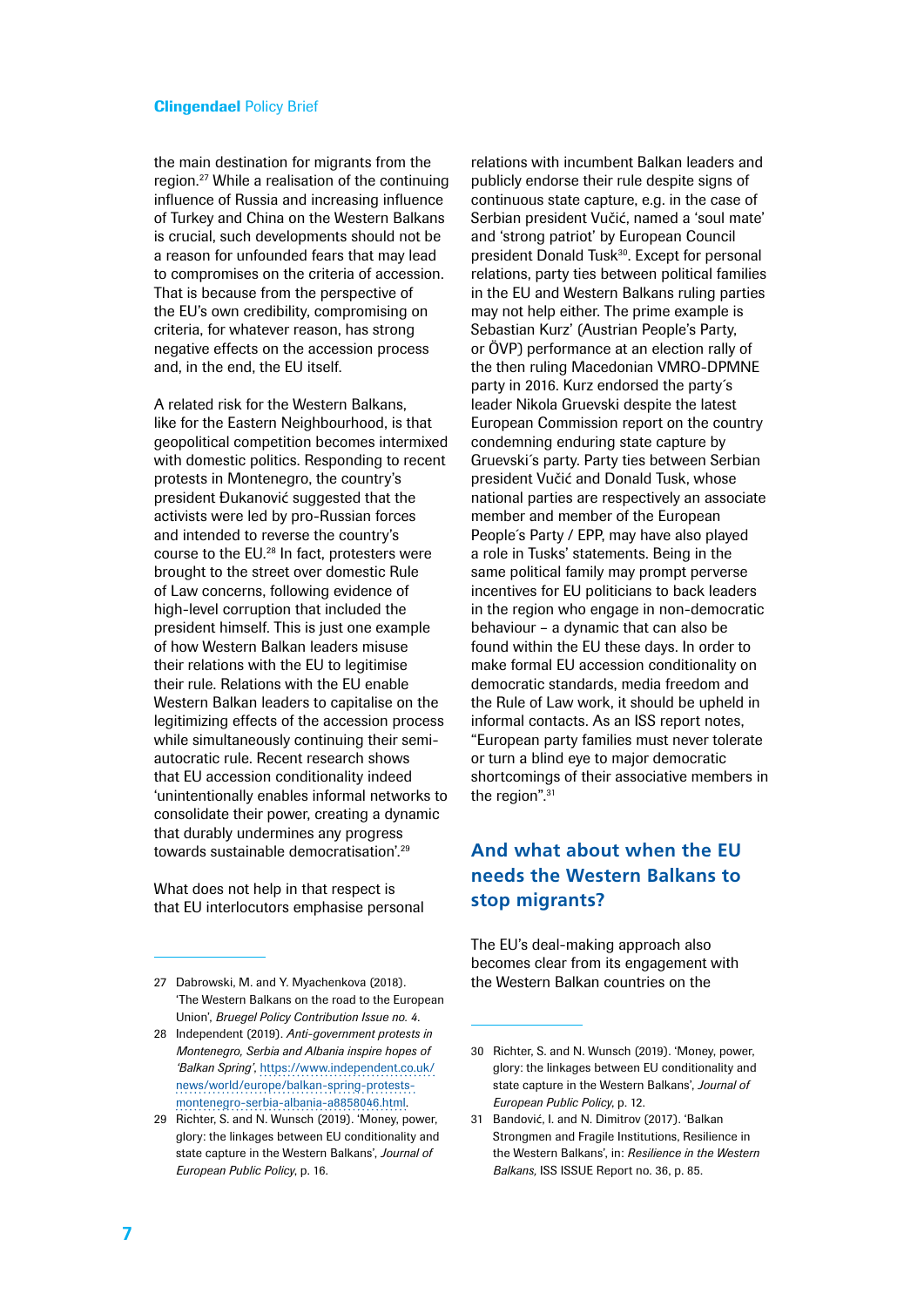handling of the migration crisis. Suddenly needing South-Eastern Europe to close the migration route from Greece did not lead EU leaders to take more interest in the regions Europeanization challenges, but instead made them turn a blind eye on democratization measures.32 As one author puts it, 'the EU's response was marked by a deal-making logic that seems to take hold in the EU whenever issues of domestic political importance are concerned; it traded longer-term concerns for short-term gains'.<sup>33</sup> This became especially evident in European Commission progress reports on (then still) Macedonia and Serbia, which made no reference of systematic illegal push-backs of irregular migrants by those countries. Some EU Member States had an important role here too as they did not only take the same measures, but also publicly supported the Macedonian and Serbian measures.<sup>34</sup>

On media freedom, it seems like the EU has learned a little from the 2004/2007 round of enlargement and the backlash on the issue within some of the new Member States. Whereas free media are vital to further democratisation, the European Parliament noted in 2014 that the EU does not have a specific policy on media freedom for the Western Balkan region and that the issue is 'not necessarily the most central element of establishing compliance with FU norms'.<sup>35</sup> Since then, the EU has stepped up its game on the issue, amongst others by enhancing support for independent media and organising an annual EU-Western Balkans

Media Days conference from 2017 onwards.<sup>36</sup> Still, one author recently concluded on the Western Balkans that 'The region is brewing with incidents of media freedom violations, attacking not just the basic right to freedom of expression, but also the state of democracy as such'.37 Exactly because media freedom is so strongly interrelated with the state of democracy, and given the lessons of the Hungarian case, the Commission is advised to remain firm on its conditions on a free and pluralistic media landscape.

# **A completely technical accession process lacks efficacy**

While the risks of politicising the accession process are clear, a completely technical accession process centralised around interaction between the European Commission and Western Balkan governments may not bring about the results the EU desires either. The reason is that while Western Balkan countries are strongly focussed on meeting benchmarks in the accession process, they are only loosely connected to contemporary political challenges and discussions in the EU. Such a lack of political socialisation means that third countries are not sufficiently included in discussions that will shape the future of the EU, e.g. on climate, the EU's social pillar, research and innovation, migration, and reform of cohesion and agricultural policies. It also means that they can hardly see how policy- and decision-making in the EU works

<sup>32</sup> Cvijić, S., 'No Open Society – No Resilience', in: *Resilience in the Western Balkans*, ISS report (2017), p. 72; Cvijic, S., Dimitrov, N. and N. Wunsch, 'The migrant crisis: a catalyst for EU enlargement?', *BiEPAG Policy Paper*, June 2016; Szpala, M. (2018). 'A new opening in relations between the EU and the Western Balkans', *OSW commentary*, p. 4.

<sup>33</sup> Vogel, T. (2018). 'Beyond Enlargement – Why the EU's Western Balkans Policy Needs a Reset', *FES report,* p. 12.

<sup>34</sup> Weber, B. (2017). 'The EU-Turkey Refugee Deal and the Not Quite Closed Balkan Route', *FES report*, p. 19.

<sup>35</sup> European Parliament, DG External Policies (2014). *Freedom of the Media in the Western Balkans*, EXPO/B/DROI/2013/16, p. 7.

<sup>36</sup> See: European Commission (2018). *Press release: The European Union strengthens its support to media freedom and young journalists in the Western Balkans*, [http://europa.eu/rapid/](http://europa.eu/rapid/press-release_IP-18-5789_en.htm) [press-release\\_IP-18-5789\\_en.htm](http://europa.eu/rapid/press-release_IP-18-5789_en.htm) and European Commission (2018). *Factsheet: EU Support To Media In The Western Balkans,* https://ec.europa. eu/neighbourhood-enlargement/sites/near/ files/20180914\_wb\_media\_days\_factsheet.pdf.

<sup>37</sup> Kmezić, M., 'EU Rule of Law Conditionality: Democracy or 'Stabilitocracy' Promotion in the Western Balkans?', in: Džankić, J., Keil, S. and M. Kmezić (2019). *The Europeanisation Of The Western Balkans – A Failure of EU Conditionality*, Palgrave Macmillan, p. 90.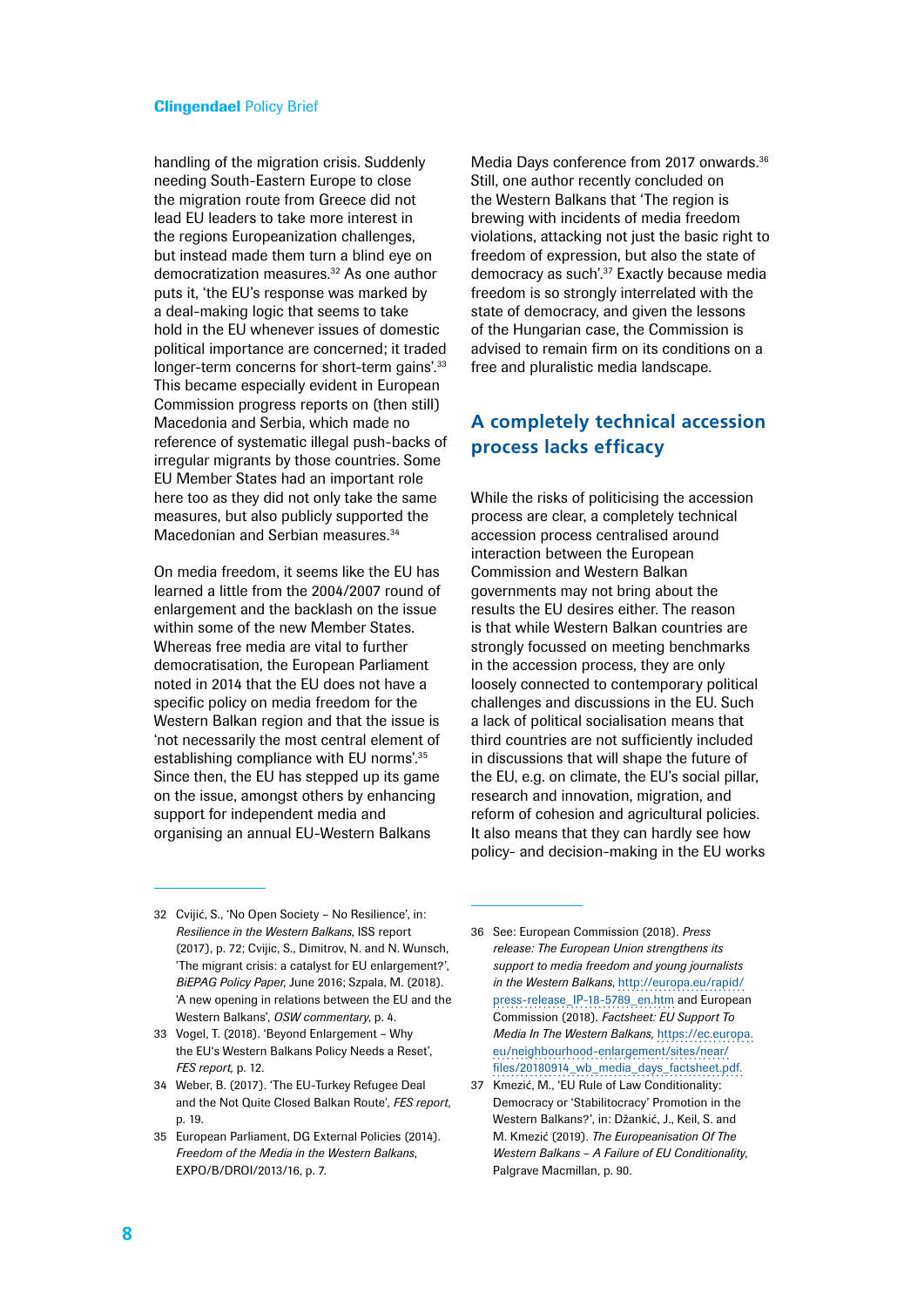in practice. Third country policymakers and politicians might as a result not realise the complexity of processes that determine political outcomes. As such, as seen in the past with eastern enlargement, they might have unrealistic expectations of what the EU can and cannot do.<sup>38</sup> True 'Europeanisation' requires a process of socialisation beyond administrative and political processes. It requires both governments in the Western Balkans to be enabled to step beyond local paradigms and engage in EU societal, policy and political discussions beyond the formal accession talks. Hence, the technical accession process would benefit largely from being accompanied by broader interaction between EU institutions, EU Member State governments and EU Member State societal actors on the one hand, and their counterparts in the Western Balkans on the other.

# **Towards constructive engagement and a credible accession perspective**

Research shows that especially without a clear accession perspective, conditionality is incapable of inducing systematic Europeanisation reforms.<sup>39</sup> The question therefore emerges how to balance effective engagement and damaging politicisation. Take in that respect the statement made by European Commission president Juncker in 2018 that 'the 2025 date is open to all candidate countries'.40 Some authors have lauded this from the perspective that it is

an example of remaining engaged. It could however also be explained as a form of unrealistic political courtesy that can only lead to disappointments among citizens, as scholars agree 2025 is in fact hardly realistic and accession still a process of decades rather than years. What Juncker seems to forget is that a fixation on potential accession dates derives attention from the political and institutional transformation that is needed in the Western Balkan countries. After all, the accession prospect should from the EU's perspective be a tool for transformation of the South-Eastern European countries and not, as for the WB6, an end in itself. So what can the EU institutions and EU Member States do to enhance the credibility of the accession process and be more effectively engaged in the region?

First, all EU interlocutors should clearly keep in mind the consequences of politicising the accession process for its effectiveness. The most important of those consequences is that the EU's normative power and claim of leading by example is undermined and therefore its credibility. If the EU and its Member States want to pertain to the popular idea that the EU is in fact a 'postmodern' power not bound by geopolitical realities, they should refrain from political expediency and be ready to place common principles and values at the fore of their policies at the expense of unilateral interests. In the accession process, the EU at large needs to be strict but fair, straightforward and stick to its principles. Rewarding or punishing accession countries on political issues for short-term gains bears a high risk of backfiring in the longer term. As such, accession conditionality should be designed and expressed in such a way that it decreases state capture instead of consolidating it. Think tanks and academics have an important role to play in defining the parameters of effective conditionality, an effort for which more research is needed.

Second, the EU Member States should not be hesitant about the eventual accession perspective of the WB6. Member States like the Netherlands should acknowledge that for all six Western Balkan countries membership is on the table if conditions are met.

<sup>38</sup> This proved especially the case in the early phases of the enlargement process, e.g. in Poland. See: Szczerbiak, A. (2001). 'Polish Public Opinion: Explaining Declining Support for EU Membership', *Journal of Common Market Studies*, no. 39(1), pp. 106-107.

<sup>39</sup> Börzel, T. A. and F. Schimmelfennig (2017). 'Coming together or drifting apart? The EU's political integration capacity in Eastern Europe', *Journal of European Public Policy*, no. 24(2), p. 291.

<sup>40</sup> Euractiv (2018). *Juncker tells Balkan states 2025 entry possible for all*, [https://www.euractiv.com/](https://www.euractiv.com/section/enlargement/news/juncker-tells-balkan-states-2025-entry-possible-for-all/) [section/enlargement/news/juncker-tells-balkan](https://www.euractiv.com/section/enlargement/news/juncker-tells-balkan-states-2025-entry-possible-for-all/)[states-2025-entry-possible-for-all/](https://www.euractiv.com/section/enlargement/news/juncker-tells-balkan-states-2025-entry-possible-for-all/).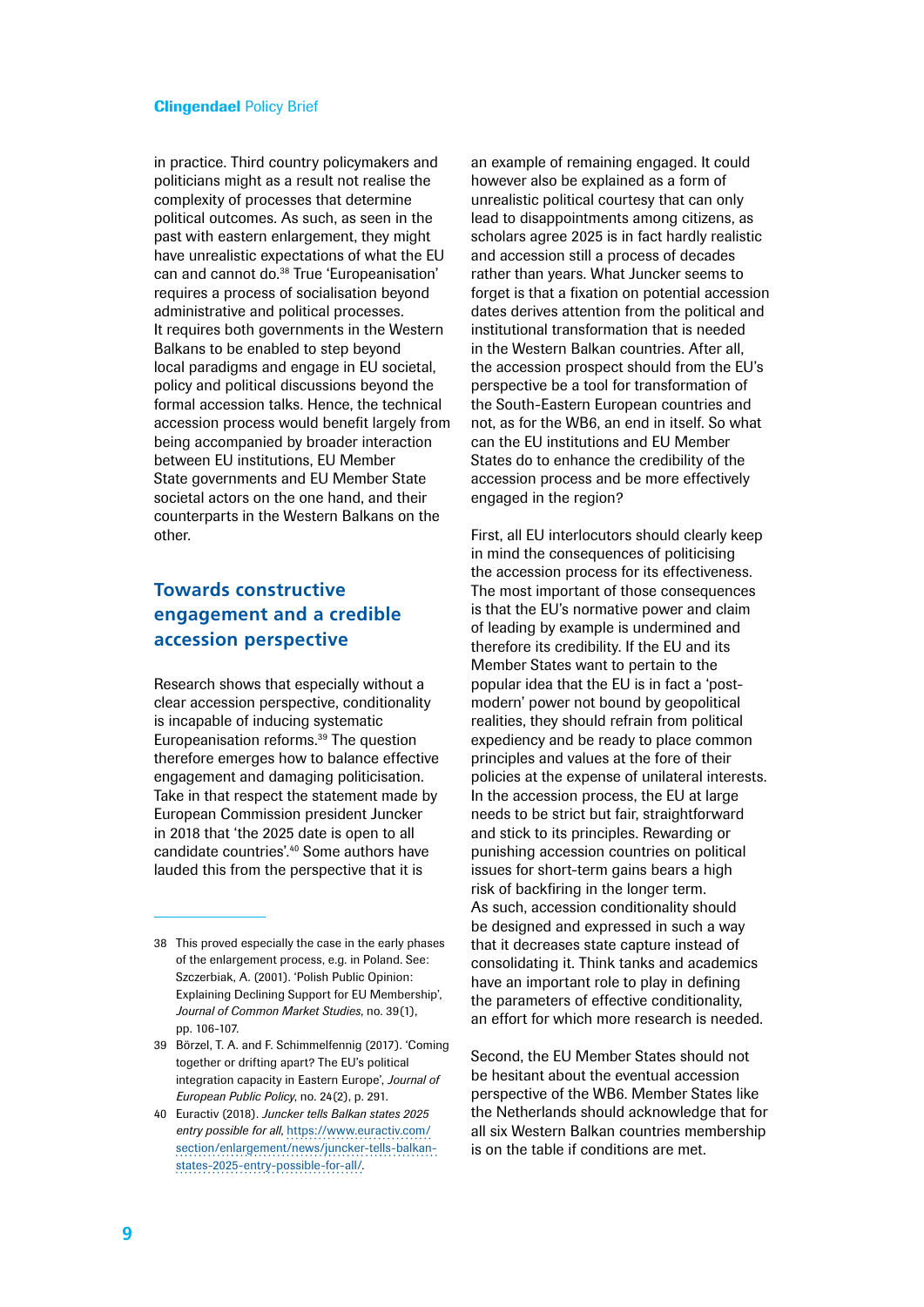The hesitation to do so has led to a sense in the region that membership will never be attained, which strongly undermines the pull factor of accession as an instrument for transformation.

Third, the EU and its Member States are advised not to rush the accession process, even in light of (perceived) external pressure by third powers. While a realisation of the continuing influence of Russia and increasing influence of Turkey and China on the Western Balkans is crucial, such developments should not be a reason for compromising on the criteria of accession, given the harm it causes to the EU's credibility.

Fourth, constructive engagement needs to go beyond the technical process of accession. Western Balkan countries are strongly focussed on the accession process, but only loosely connected to contemporary political challenges and discussions in the EU. Not being included in discussions that will shape the future of the EU, such as on climate or migration, might leave both third country governments and societies with unrealistic expectations of what the EU can and cannot do. Hence, the idea of 'concentric circles' or a multi-speed Europe needs to be expanded beyond EU borders to include candidate countries. Observer status in EU bodies like the Council and its preparatory bodies and specialised EU agencies would be one way to achieve that. While the former may politically be a long shot, with regard to the latter tentative steps have already been taken with the inclusion of North Macedonia and Serbia as observers in the European Union Agency for Fundamental Rights (FRA).<sup>41</sup> Such steps could be steadily expanded.

Fifth, EU officials would benefit from realising the fact that the EU's own credibility is determined first and foremost by citizens in the region. If the EU wants to induce real change and export democracy and the Rule of Law, it needs to focus on creating conditions for societies to develop themselves and empower agents of change. Citizens' participation in the Western Balkans needs to be enhanced, and bottom-up pressure is needed to overcome clientelism, corruption and misgovernment. EU policies should not contribute to incumbent politicians who engage in such state capture. Sending a clear message that democratic reform can lead to regime change and engaging more directly with citizens would also help to overcome Europeanisation fatigue and the perception that the EU only works in the interest of local political elites.

Lastly, EU and EU Member State officials should realise that a continuation of the status quo will not lead to more democratisation, a ban of corruption, or more pro-European governments in the region. To the contrary, as seen in the past decade, it will lead to further consolidation of (semi-)autocratic regimes and a decline in popular support for Europeanisation measures. The new European Commission is advised to take decisive and serious action, and step up its efforts in any way possible, including thereby taking into account the above recommendations.

<sup>41</sup> See: European Union Agency for Fundamental Rights (2018)., *Serbia joins FRA as observer*, [https://fra.europa.eu/en/news/2018/serbia-joins](https://fra.europa.eu/en/news/2018/serbia-joins-fra-observer)[fra-observer](https://fra.europa.eu/en/news/2018/serbia-joins-fra-observer) and European Union Agency for Fundamental Rights, *Member States of the EU*, [https://fra.europa.eu/en/cooperation/eu-member](https://fra.europa.eu/en/cooperation/eu-member-states)[states](https://fra.europa.eu/en/cooperation/eu-member-states).